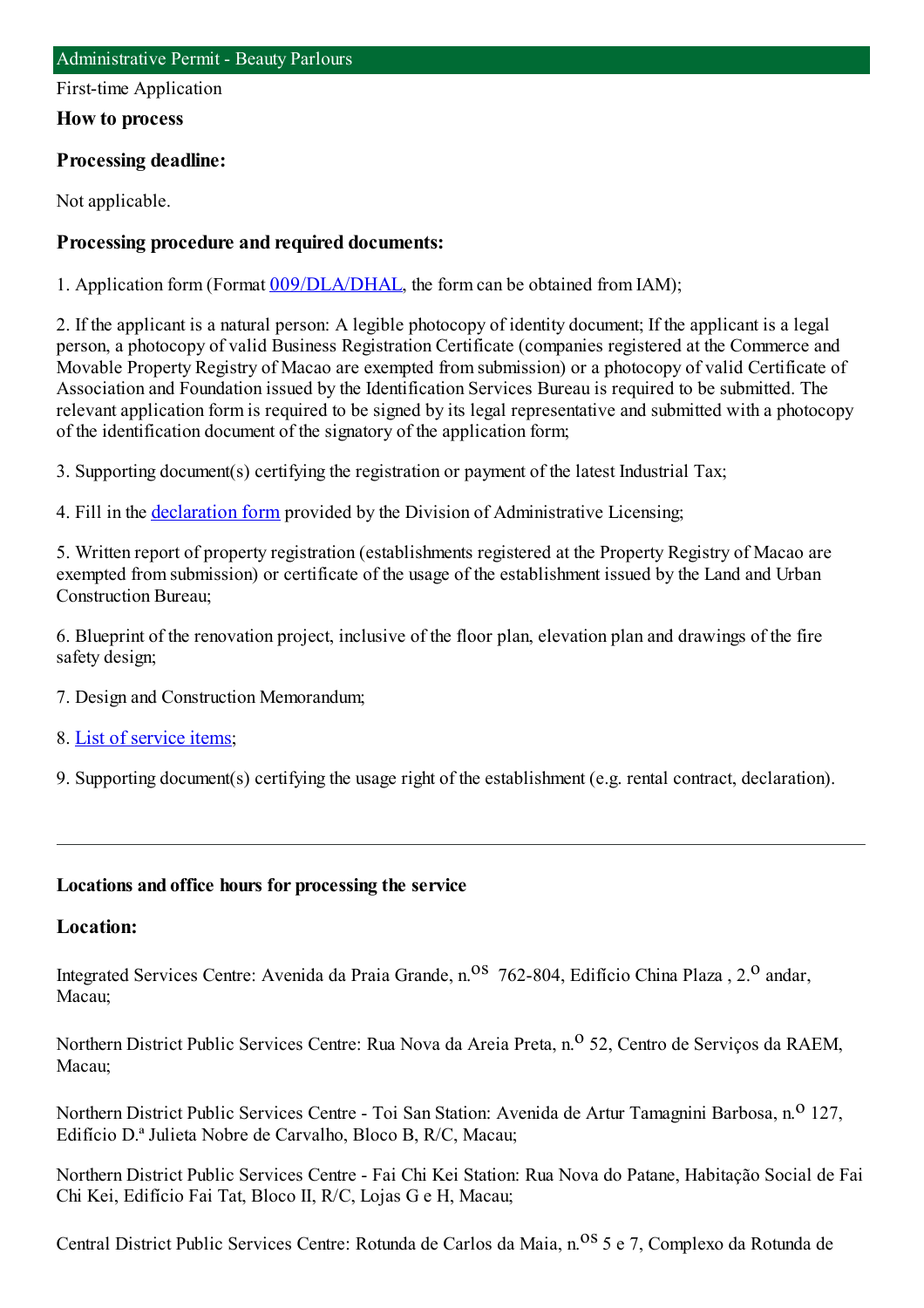Carlos da Maia, 3.<sup>0</sup> andar, Macau;

Central District Public Services Centre - S. Lourenço Station: Rua de João Lecaros, Complexo Municipal do Mercado de S. Lourenco, 4.<sup>0</sup> andar, Macau;

Islands District Public Services Centre: Rua de Coimbra, n.º 225, 3.˚ andar, Centro de Serviços da RAEM das Ilhas, Taipa;

Islands District Public Services Centre – Seac Pai Van Station: Avenida de Vale das Borboletas, Seac Pai Van Community Complex,  $6<sup>0</sup>$  andar, Coloane.

## **Office hours:** ;

Monday to Friday, 9:00 a.m. to 6:00 p.m. (no lunch break, closed on Saturdays, Sundays and public holidays)

#### **Fees**

Not Applicable

### **Time required for processing**

11 working days after submission of prior notification and the required documents and verification of facilities in compliance with all requirements, the application is considered tacitly approved. (Performance Pledge)

### **Remarks / important notes on application**

1. The original or notarised copy of identification document with the signature of the applicant or legal representative must be produced;

2. The applicant must make the application in person or authorise an agent to make the application;

3. The above-mentioned documents must be signed by the applicant or legal representative, with the exception of documents issued by government departments or public entities.

### **Relevant standards or requirements**

### **Requirements forchoosing the location:**

The location must meet the stipulations in Law no. 6/99/M "[Regulations](http://bo.io.gov.mo/bo/i/99/50/lei06_cn.asp) Governing the Use of Urban Properties", for example, whether the location is for commercial or office purposes.

### **Technical requirements for the establishment:**

### **Items to be observed:**

1. The main entrance must be at least 0.9 metre wide;

2. Emergency safety lighting and exit signs that are in continuous operation should be installed in evacuation exits and routes. The signs must be clear, easy to understand, and located appropriately without being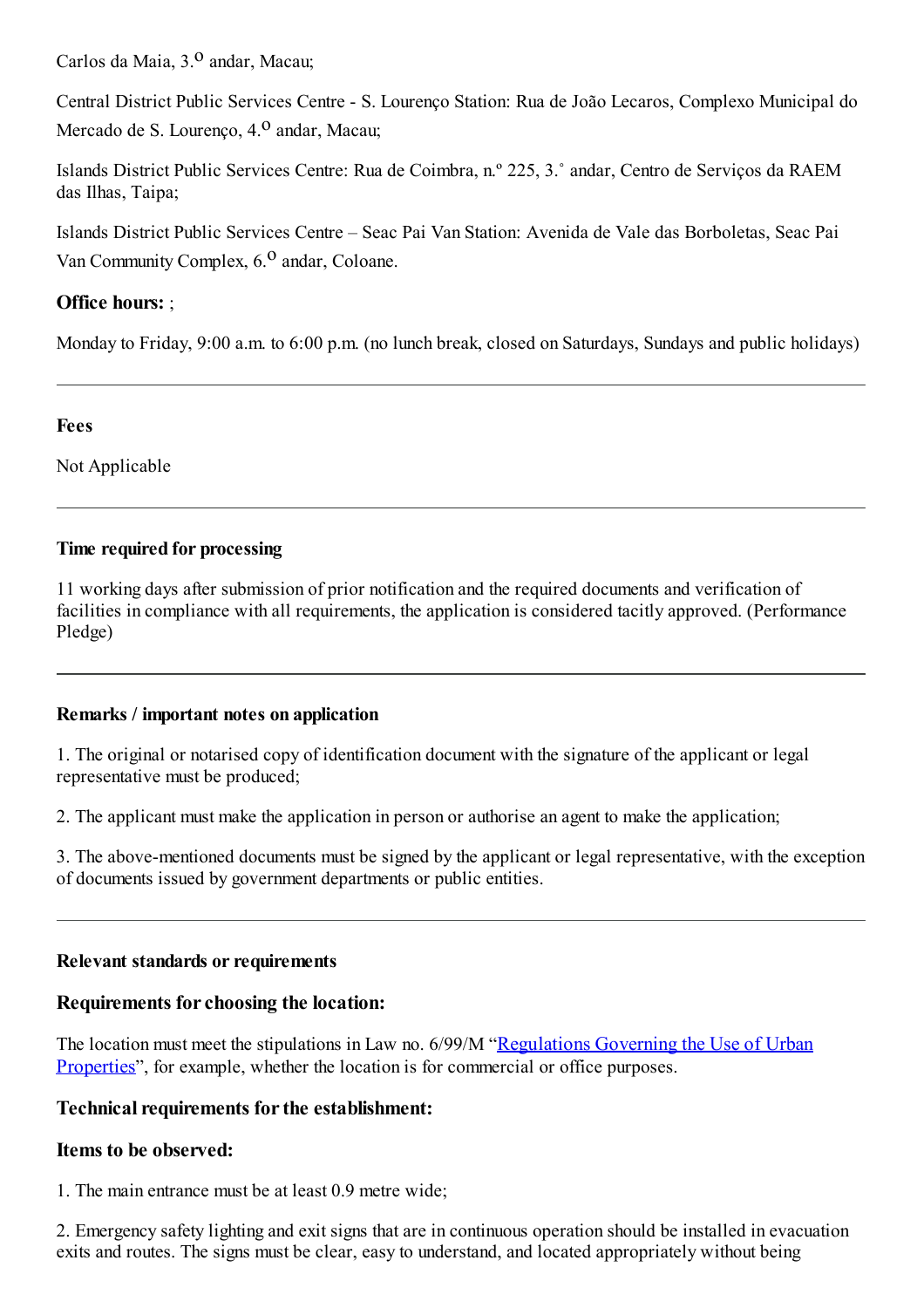misleading;

3. Two dry chemical powder fire extinguishers weighing 4.5 kg or other fire extinguishers of equivalent function should be provided on each floor or in the establishment, which should be within their valid period;

4. Use and installations of electricity should not lead to fire or the spread of fire;

5. Keep all evacuation exits and routes clear and unobstructed;

6. Business operations other than those approved are prohibited within the establishment;

7. The establishment should be equipped with sanitation facility, in which all equipment should be kept clean and in good operation condition. If the establishment is located in a commercial building or a commercial centre, dedicated sanitation facilities may not be required, but sanitation facilities must be available on the same floor of the establishment for the customers and staff's use.

## **Items to be observed depending on the situation of the establishment:**

1. The establishment should use certified and effective fire resistant products (F.R.P.) to protect untreated wooden partitions (partition walls, decorative objects and false ceilings, etc.), and the certificate should be submitted;

2. Storage of liquefied petroleumgas should not exceed four full or empty gas cylinders with a total volume of not more than 120 cubic decimetres. Gas cylinders should be stored in a well-ventilated place away from burners;

3. Remove a front street-facing fixed window grille or at least install a movable one, so that it can be easily and promptly used for escape (or rescue) in case of fire;

4. If the establishment is equipped with fire service equipment, the sprinkler heads of the fixed automatic sprinkler fire extinguishing systemshould function properly without being obstructed by false ceilings. A certificate of inspection and maintenance of the fire service system(fixed automatic sprinkler fire extinguishing systemand hose reels) by a professional and qualified entity and a valid maintenance certificate to prove that the system functions properly should be submitted;

5. Any staircase leading to an attic should be built of non-combustible materials and should be at least one metre wide;

6. Any items that may cause serious fire or danger and any containers filled with flammable liquid or gaseous fuel must not be placed in the storeroom.

### **Progress enquiry and obtaining result of service**

**Enquiry about application progress:**

<https://account.gov.mo/pt/login/>

## **Method to obtain the result of service:**

Visit in person to obtain the result

### **Formalities**

- First-time Application
- Replacement